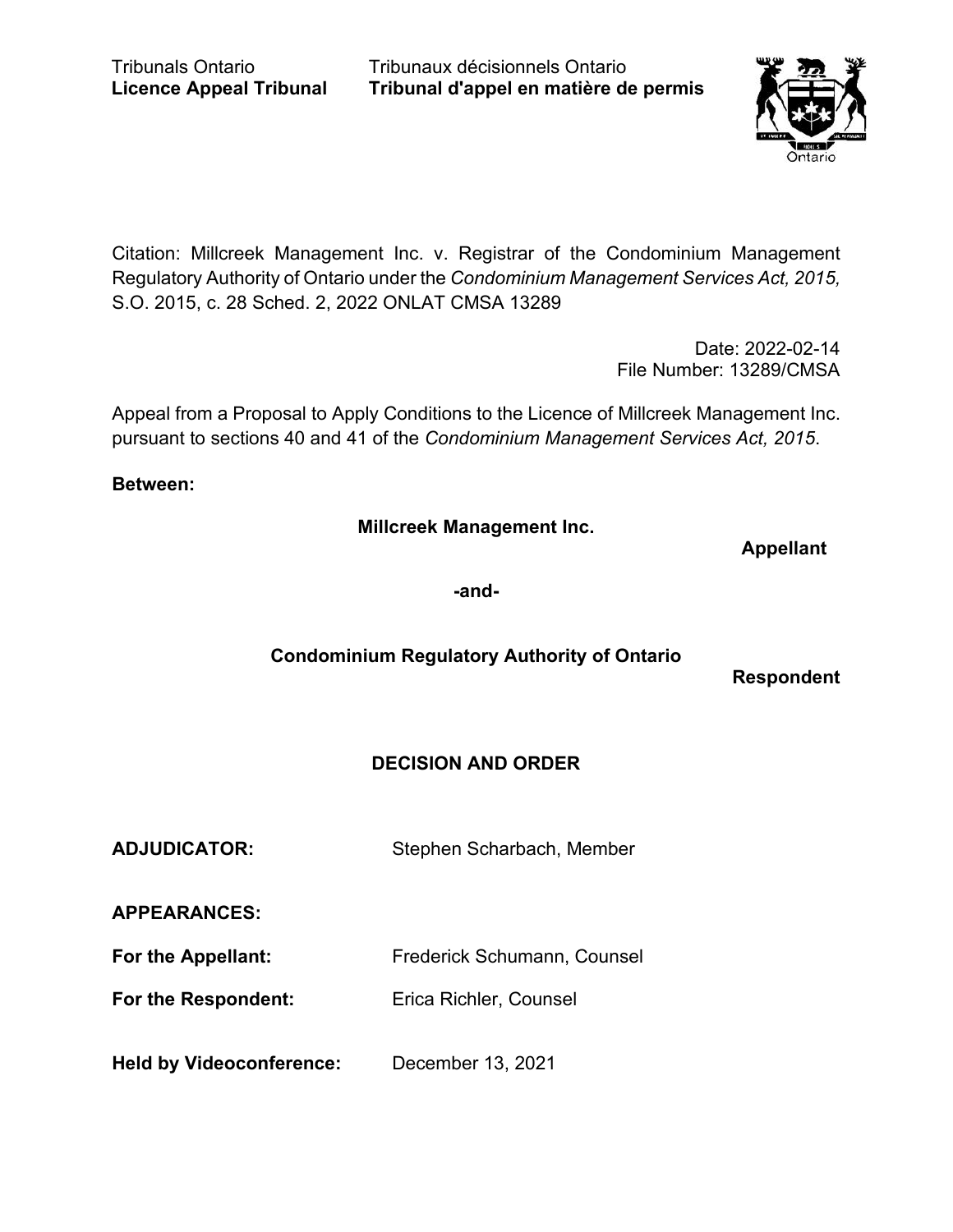### **Overview**

- [1] This is an appeal by Millcreek Management Inc. ("Millcreek") from a proposal issued by the Registrar under the *Condominium Management Services Act, 2015*, ("Act") to apply conditions to Millcreek's licence as a condominium management provider.
- [2] Gavin Kendrick ("Kendrick") and Kevin Moule ("Moule") are co-owners of Millcreek – they each own 50% of Millcreek's shares. Both were licenced under the Act as condominium managers.
- [3] The regulatory body that administers the Act<sup>1</sup> received several complaints from condominium corporations about Millcreek. An inspection revealed that Kendrick improperly directed funds from condominium corporations under his management to his own companies resulting in significant losses to the condominium corporations.
- [4] Kendrick has been charged criminally with fraud and theft in respect of those corporations and others - those charges are still pending. He resigned as an officer and director of Millcreek, voluntarily surrendered his condominium manager licence, and is no longer involved in Millcreek's operations.
- [5] However, Kendrick remains a 50% shareholder of Millcreek.
- [6] Considering Kendrick's past conduct, the Registrar proposes to attach a condition to Millcreek's licence that would prohibit Millcreek from allowing Kendrick to be an "interested person" in respect of Millcreek<sup>2</sup>. The practical effect of the condition would be that Millcreek could only provide condominium management services if Kendrick is no longer a shareholder.
- [7] Millcreek objects to the condition on the basis that it is unduly onerous and unnecessary to protect the public.
- [8] For the reasons set out below, I conclude that the condition is appropriate, and I direct the Registrar to carry out his proposal.

 $1$  The Condominium Management Regulatory Authority of Ontario ("CMRAO")

 $2$  As defined in s. 37(2) of the Act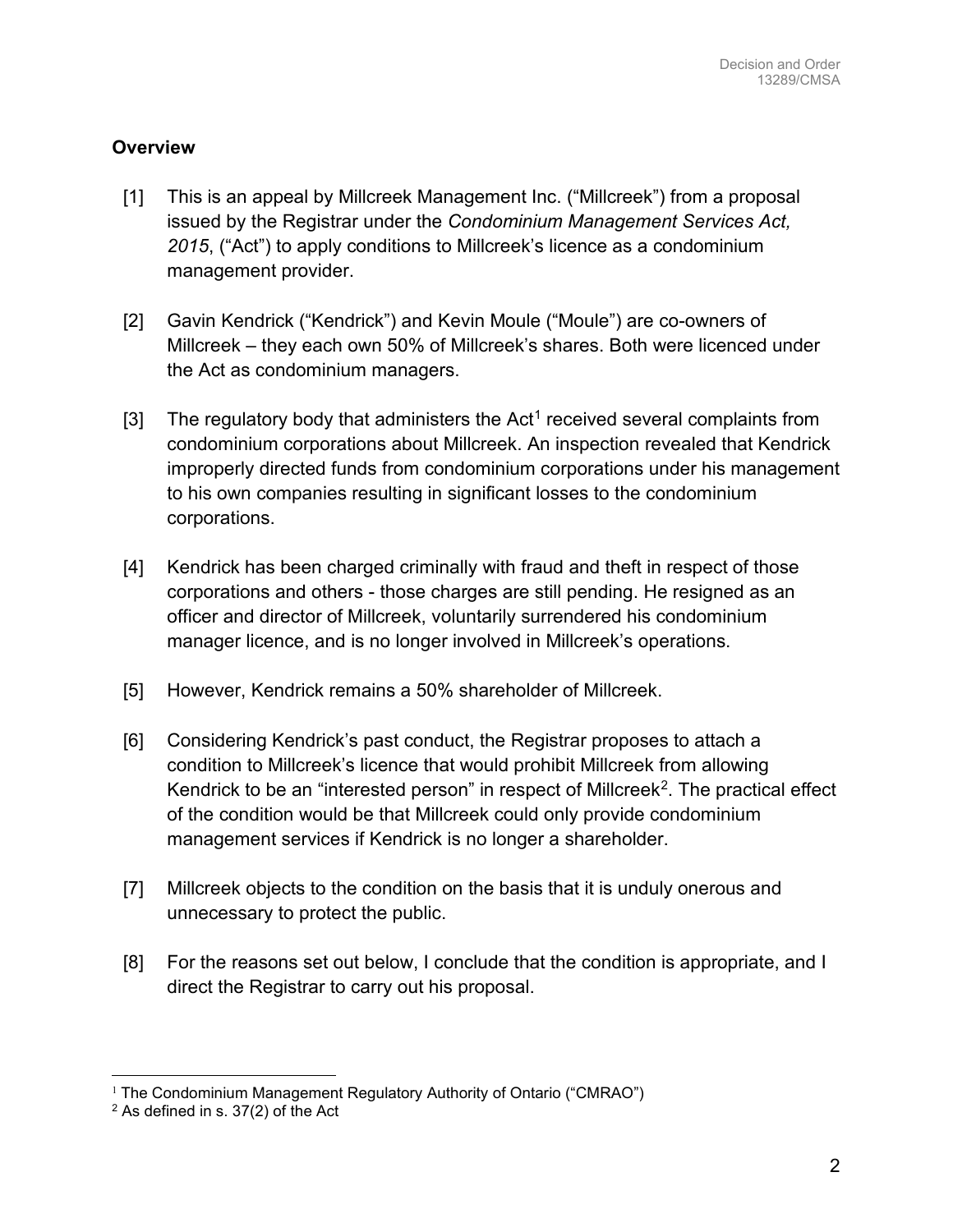### **The Legal Context**

- [9] The Act is a consumer protection statute which, along with its regulations, attempts to regulate the business of providing condominium management services to condominium corporations.
- [10] Its main objective is to ensure that condominium corporations (and by extension members of the public who own condominiums) receive honest, ethical, and competent services from management service providers in accordance with the standards established by the Act and its regulations.
- [11] Section 34 of the Act prohibits anyone from providing condominium management services unless they are licenced as either a condominium management provider or a condominium manager. Section 37 provides that licences are granted only to applicants who meet the prescribed qualifications and pass background checks.
- [12] Once a licence is granted, the Registrar may revoke, suspend or attach conditions to the licence in the circumstances specified in the Act.
- [13] The legislative authority to apply conditions to a licence is set out in s. 40 of the Act. Since there is an issue between the parties as to the scope of that authority, it is useful to set out the whole section here:

40 (1) Subject to s. 413 the registrar **may refuse to licence an applicant or may suspend or revoke a licence or refuse to renew a licence if, in his or her opinion, the applicant or licensee is not entitled to a licence under s. 37**.

- (2) Subject to s. 41, the registrar may,
	- (a) approve the licence or renewal of a licence in the conditions that the registrar considers appropriate.
	- (b) **at any time, apply to a licence the conditions that the registrar considers appropriate** (emphasis added).

 $3$  Section 41 requires the Registrar to first issue a written notice of proposal informing the recipient of the reasons for the proposed action and the right to a hearing before this Tribunal.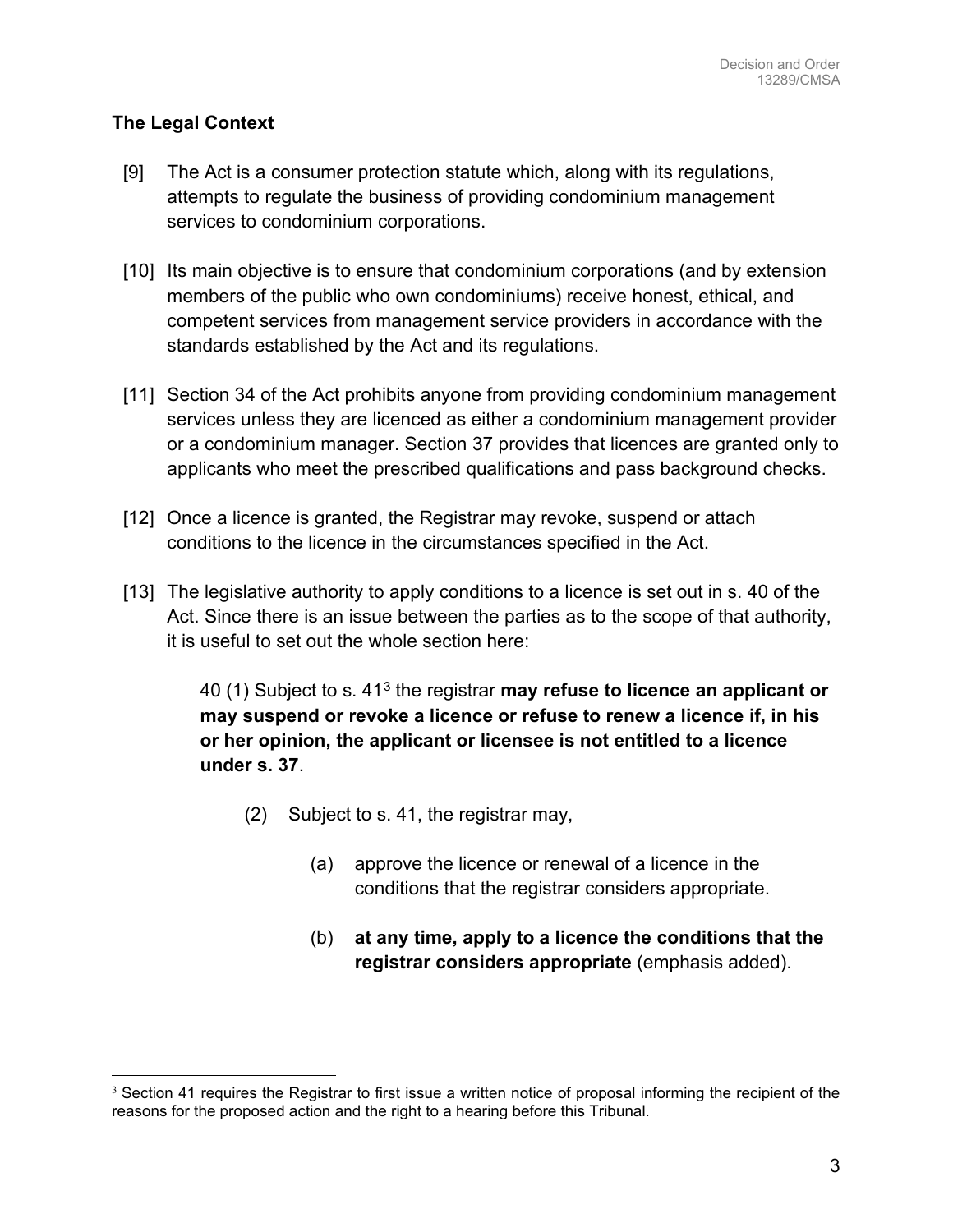- [14] According to the Act, before the Registrar may suspend, revoke, or attach conditions to a licence, the Registrar must first give written notice to the licensee who may then request a hearing before this Tribunal.
- [15] If requested, the Act requires the Tribunal to hold a hearing after which the Tribunal may:

"…by order, direct the registrar to carry out the registrar's proposal or substitute its opinion for that of the Registrar and the Tribunal may attach conditions to its order or to a licence." 4

### **Background to Proposed Condition**

- [16] Kendrick and Moule were originally both officers and directors of Millcreek. They were both licenced as condominium managers and they were the only condominium mangers employed by Millcreek.
- [17] However, in 2019 and 2020, the CMRAO received complaints from 18 different condominium corporations concerning Millcreek, Kendrick and/or Moule.
- [18] The Registrar initiated an inspection which substantiated serious concerns about Kendrick's conduct as a condominium manager in relation to three condominium corporations:

**Condominium Corporation #1** – Kendrick, Moule, and a member of the corporation's board of directors had signing authority for the corporation's bank accounts. Kendrick issued cheques on behalf of the corporation to two of his own companies totalling approximately \$143,813 for services that were not provided, To do so, he transferred funds from the corporation's reserve account to its operating account leaving the reserve account inappropriately depleted.

**Condominium Corporation #2** – Kendrick, Moule, and a member of the corporation's board of directors had signing authority for the corporation's bank accounts. Using his signing authority as condominium manager, Kendrick issued cheques on behalf of the corporation totalling over \$47,000 to his own companies for services that were not provided. Millcreek was able to produce invoices only in respect of approximately \$5,000 of the payments authorised by Kendrick.

 $4$  The Act, s. 41(8).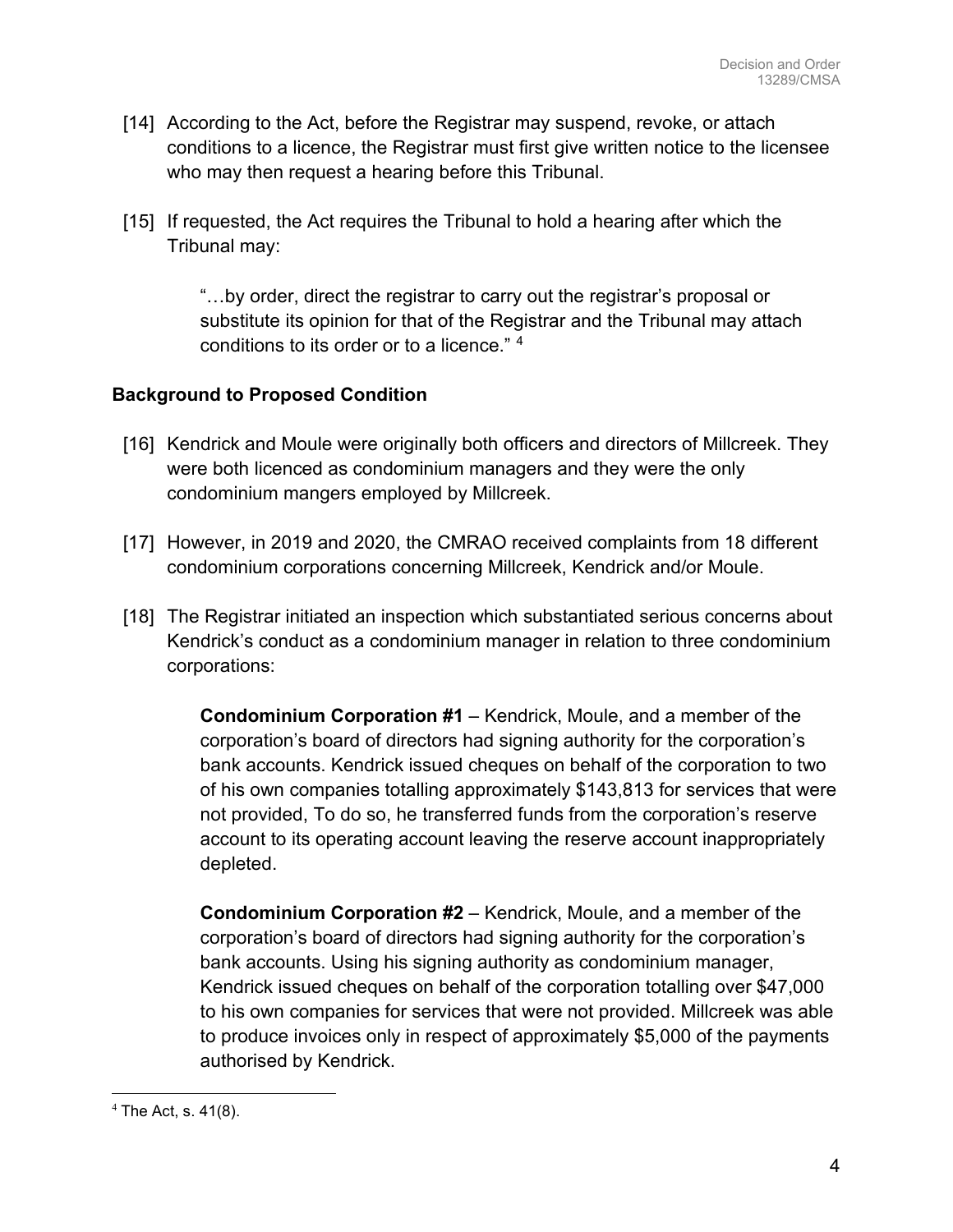**Condominium Corporation #3 –** Kendrick and Moule had sole signing authority for the corporation's bank accounts. Millcreek or Kendrick authorised expenditures of over \$259,000 from the corporation's reserve account in respect of a "river rock project" that was carried out by one or more of Kendrick's businesses. The corporation's Board had approved a quote of \$40,000 for the project to be paid out if its operating budget and did not approve or was made aware of the rising costs for the project. Millcreek was unable to produce invoices for some of the payments it authorised.

- [19] In June 2021, several criminal charges including fraud and theft were laid against Kendrick in connection with the three condominium corporations above, and two others. Those charges are still pending before the Court.
- [20] Kendrick withdrew from Millcreek's operation in March 2020 and has not been involved since then. He resigned as an officer and director in March 2021.
- [21] With respect to Kendrick's condominium manager licence, the Registrar issued a proposal to revoke on the basis that Kendrick's past conduct afforded reasonable ground to believe that he will not carry on business in accordance with law and with integrity and honesty. Kendrick voluntarily cancelled his licence in June 2020 while the CMRAO's inspection was on-going.
- [22] However, Kendrick remains a 50% shareholder of Millcreek and that raises concerns for the Registrar that the proposed condition is intended to address.

### **The Proposed Condition**

[23] The Registrar proposes to attach a condition to Millcreek's licence which in effect requires that Kendrick no longer be a shareholder of Millcreek. The condition states:

> Millcreek shall not allow Gavin Kendrick to be an interested person or an associated person (as defined in sections 1(2) and 37(2) of the CMSA in respect of Millcreek's business as a condominium management provider. In particular, Millcreek shall not allow Gavin Kendrick to:

- i. be an officer or director of Millcreek
- ii. have a beneficial interest in Millcreek's activities,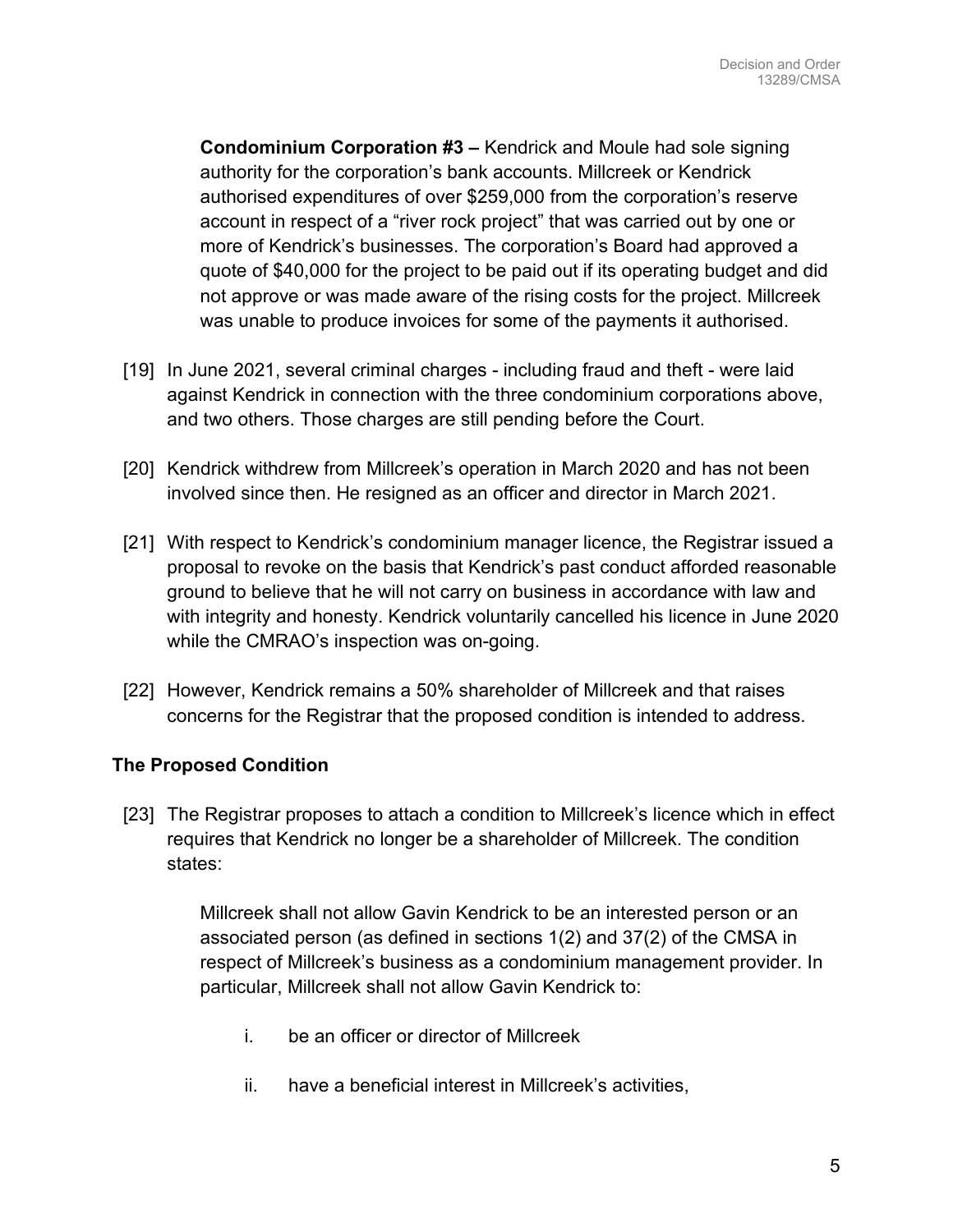- iii. exercise control either directly or indirectly over Millcreek, or
- iv provide financing either directly or indirectly to Millcreek's activities.
- [24] Under s. 37(2) of the Act, a person is deemed an "interested person" in respect of another person (or corporation) if, in the opinion of the registrar,
	- (a) the person has or may have a beneficial interest in the other person's activities,
	- (b) the person exercises or may exercise control either directly or indirectly over the other person; or
	- (c) the person has provided or may have provided financing either directly or indirectly to the other person's activities.
- [25] Kendrick's 50% ownership of Millcreek's shares means that he has a beneficial interest in Millcreek's activities and is an "interested person" with respect to Millcreek. In addition, as one of two equal owners, Kendrick likely exercises direct or indirect control over Millcreek. In any event, in order for Millcreek to comply with the condition, Kendrick would have to no longer be a 50% shareholder of Millcreek.

### **Registrar's Authority to Attach Conditions**

- [26] The Registrar points out that the power under s. 40(1) to revoke, suspend or refuse a licence is limited to circumstances where the licensee is not entitled to a licence under s. 375.
- [27] In contrast, the Registrar's power to impose conditions under s. 40(2) is not so limited. The Registrar submits that it has a wide discretion to attach conditions to a licence, i.e. the Registrar may "…at any time, apply to a licence the conditions **that the registrar considers appropriate**".

 $5$  Section. 37 sets out the circumstances which disentitle an applicant or licensee to a licence. They include the circumstance most relevant in his case - where the past or present conduct of a corporation's officers, directors or of an "interested person" in respect of the corporation affords reasonable grounds for belief that it will not perform the activities of a licensee in accordance with the law and with integrity and honesty.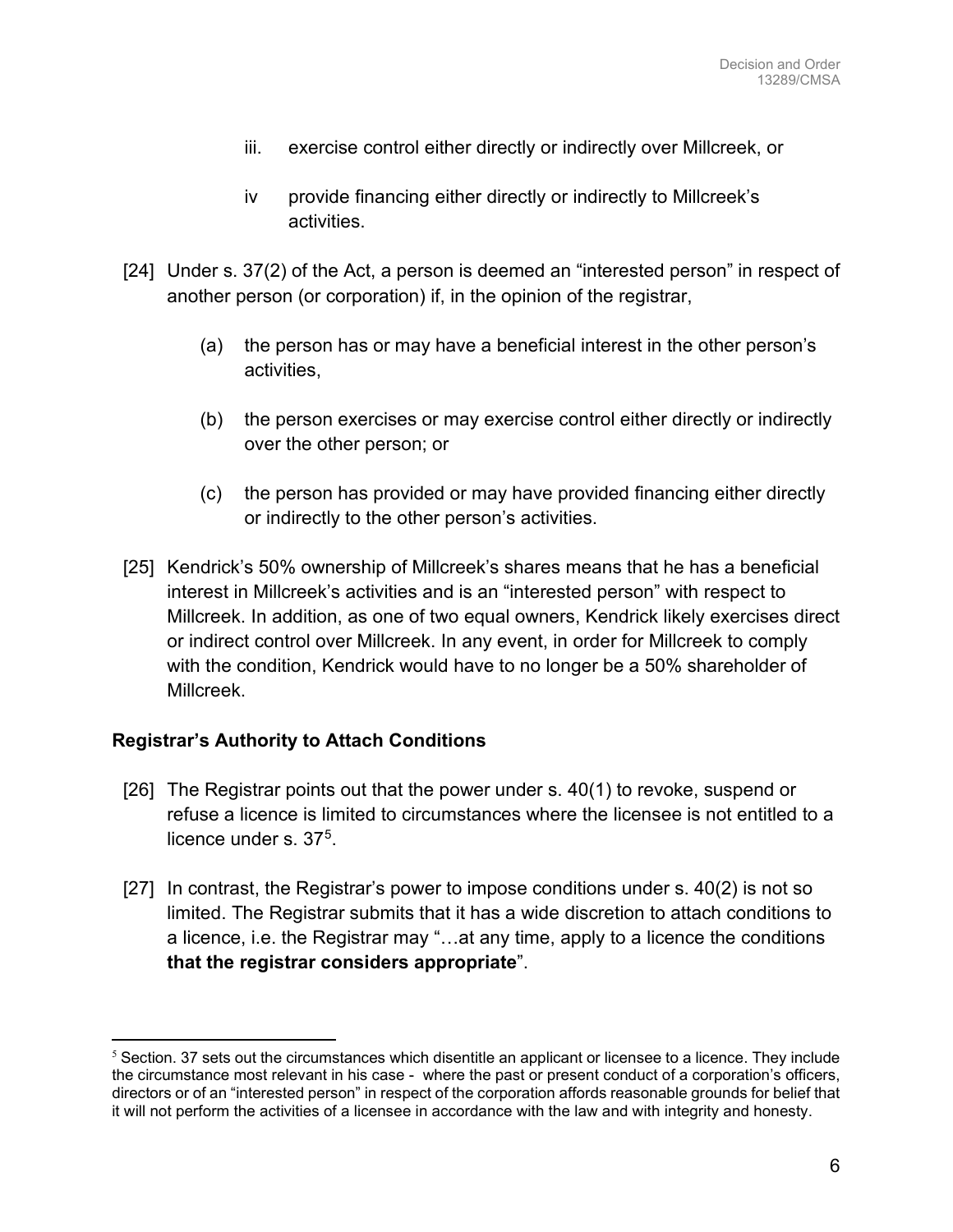- [28] According to the Registrar, when read as a whole, s. 40 makes it clear that the Registrar has a wider discretion in attaching conditions than when revoking, suspending, or refusing a licence.
- [29] In this case, according to the Registrar, the proposed condition is "appropriate" and in the public interest. The overall objective of the Act is to protect the public by ensuring that those who provide condominium management services do so honestly and in accordance with the law. Kendrick's past conduct as a condominium manager make him unsuitable to be involved in Millcreek as a coowner and 50% shareholder.
- [30] According to Millcreek, although the Registrar may, under s. 40(2), attach conditions the Register considers "appropriate", consideration of what is appropriate should be guided by the eligibility requirements set out in s. 37. In other words, what is appropriate should be informed by a consideration of whether Kendrick's position as a 50% shareholder of Millcreek provides reasonable grounds for belief that Millcreek will not carry on business in accordance with law and with integrity and honesty.
- [31] Millcreek argues that from this perspective the condition is not appropriate. Firstly, it is onerous (and perhaps impossible) for Millcreek to comply. Millcreek cannot force Kendrick to divest himself of the shares. According to Millcreek, that will require either negotiation or a court application. Both options are uncertain and would require Kendrick's involvement or possibly agreement.
- [32] Secondly, Kendrick's role as 50% shareholder does not provide reasonable grounds for belief that Millcreek will not carry on business in accordance with law and with integrity or honesty.
- [33] Millcreek points out that Kendrick is no longer licenced as a condominium manager, has not been involved in Millcreek's business for almost two years, is not an officer or director, and has no role in Millcreek's day to day operation.
- [34] His share ownership gives him the ability to vote for directors but since he does not have a majority of shares he cannot do so unilaterally. Kendrick has a beneficial interest in Millcreek by virtue of his 50% share ownership and would be entitled to dividends if they are paid. However, his ability to control Millcreek directly or indirectly through ownership of the shares is too theoretical and insignificant to justify such an onerous condition.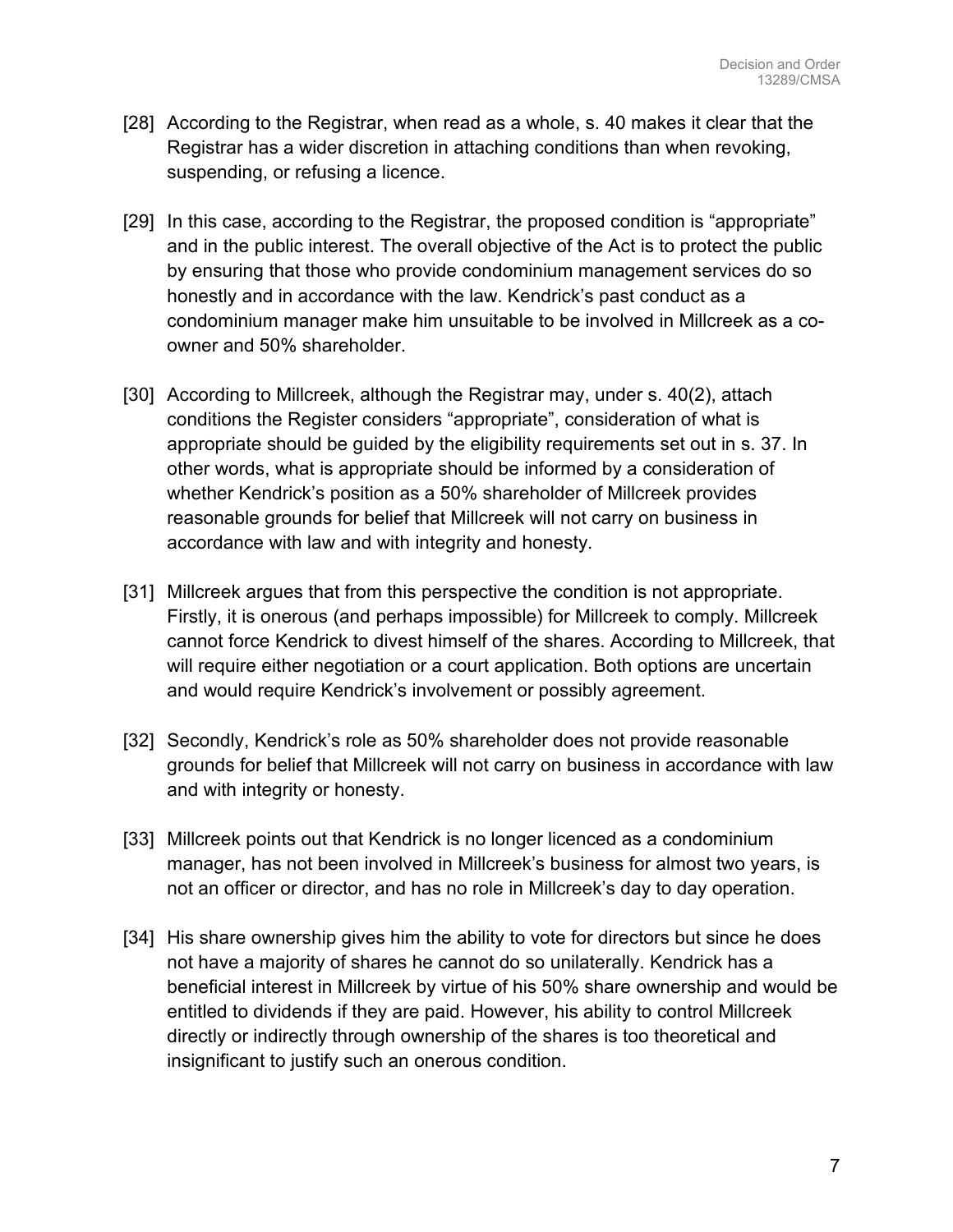### **Decision and Analysis**

- [35] In my view, the Registrar clearly has discretion to impose conditions that are "appropriate," and that discretion is not restricted to the circumstances described in s. 37. However, any consideration of what is appropriate should take into account the overall purpose of the Act which is to protect the public – especially that sector of the public that utilizes the services of condominium management providers.
- [36] I conclude that the proposed condition is necessary and appropriate to protect the public, despite the fact that Kendrick has not been involved in Millcreek's business since March 2020 and is no longer an officer or director. There are two factors that I consider to be particularly relevant in reaching that conclusion:
	- The gravity and nature of Kendrick' conduct,
	- Kendrick's position as a 50% shareholder and one of Millcreek's two owners gives him a beneficial interest in Millcreek and an opportunity to control Millcreek's activity directly or indirectly.
- [37] Firstly, based on the agreed facts, Kendrick's past conduct while providing condominium management services was egregious. Using his authority as a condominium manager, he moved funds from condominium corporations to his own companies for services that were not provided. In two of the cases, funds were taken from reserve accounts to pay Kendrick's companies. His conduct demonstrated a willingness to manipulate condominium corporation funds to his own advantage and to the detriment of the corporations. That is squarely the type of public harm that the Act is intended to address, and it calls out for a strong regulatory response.
- [38] Secondly, Kendrick is not just a shareholder. He is one of Millcreek's two owners and holds 50% of Millcreek's issued shares. The value of Kendrick's stake in the company and his right to receive dividends if distributed will both be impacted by Millcreek's financial performance. Kendrick thus has a beneficial interest - a financial interest - in Millcreek's activities and realistically that provides a motivation to influence the affairs and activities of Millcreek.
- [39] The company's two shareholders are entitled to elect the directors and presently Moule is the only director. However, since Moule and Kendrick each own 50% of the shares, any change or addition to the Board of Directors will require